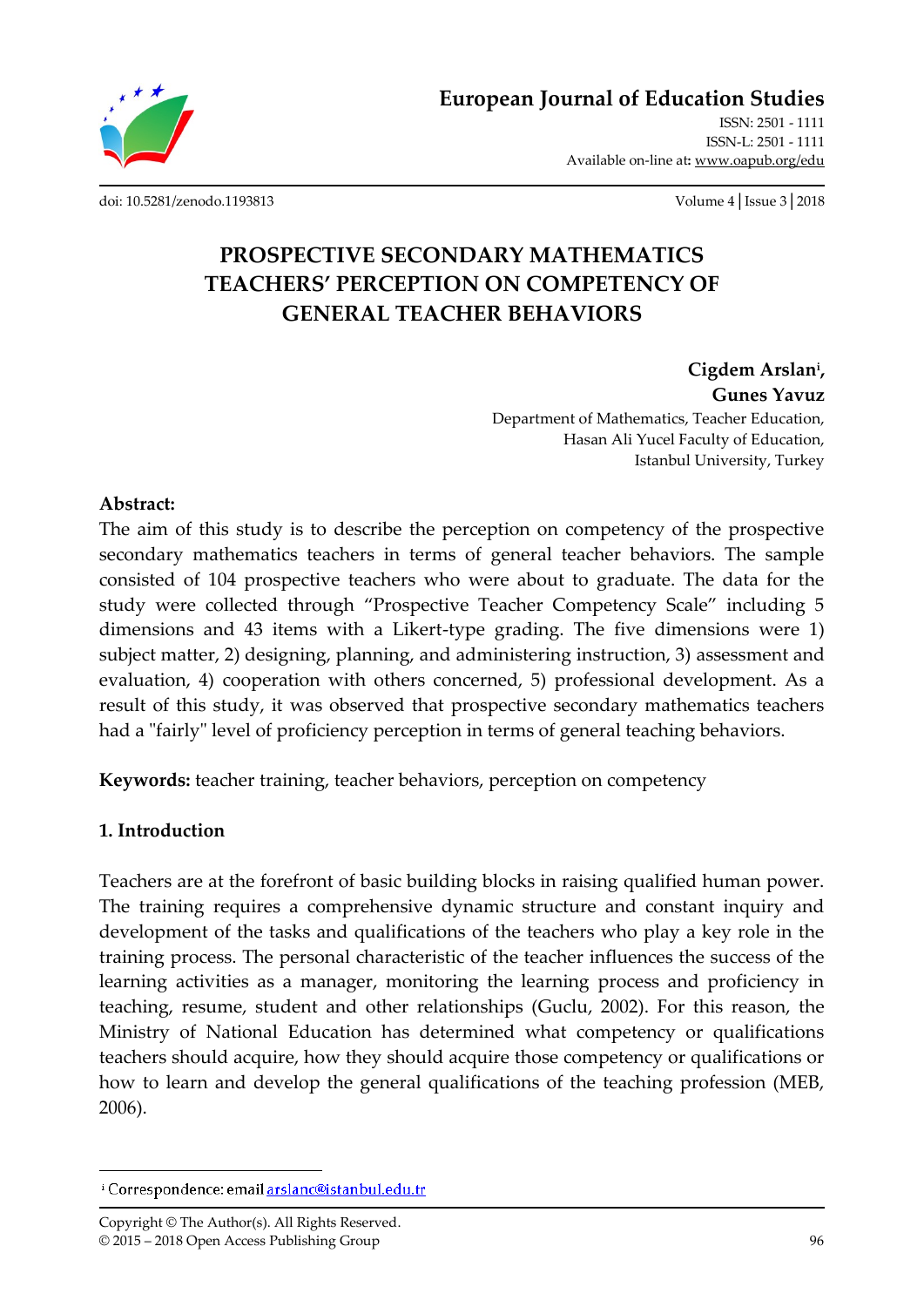Competency is important in terms of achieving the desired level of work that the person has done, having the knowledge and skills required by the job, increasing the efficiency of the work done and ensuring continuity. It was envisaged that the determination of teacher competences would make the work of the teachers more aware and contribute to the improvement of the status within the society and thus provide qualified education (Karacalı & Altun 2004). Bandura (1977) defines teacher self-competency perception as "*a judgment that a teacher can achieve desired outcomes in the learning of students even when the students are not motivated enough. "*Teacher-training institutions are expected to take on the role of the future in the context of general teaching behaviors, they need to re-enter the process of restructuring and to train their teachers in this direction (Erisen & Celikoz, 2003). Studies conducted with teachers and teacher candidates emphasized that, as the level of possession of the competency of the teachers' increases, the quality and quality of the pupils may increase (Seker, Deniz & Gorgen, 2005; Karacaoglu, 2008; Ozer & Gelen, 2008; Tural, 2017; Yavuz & Arslan, 2012).

In this context, the purpose of this study is to reveal the perceptions of prospective secondary mathematics teachers about their general teaching behaviors in terms of their adequate vision and to evaluate the perceptions of qualifications in terms of sub-dimensions in this context.

## **2. Method**

The descriptive survey model among qualitative research methods was used to reveal the perceptions of prospective secondary mathematics teachers about their general teaching behaviors in this study. The descriptive survey is suitable for describing a case which exist in the past or present without influencing it (Creswell, 2014).

## **2.1 Research group**

The research group is composed of 104 (85 female, 19 male) Prospective Secondary Mathematics Teachers who were about to graduate at a public university in Turkey.

## **2.2 Data Collection Tools**

In the research, in order to collect data, the "Prospective Teacher Competency Scale" developed by Erisen and Celikoz (2003) was used, including 5 dimensions and 43 items with a Likert-type grading. The five dimensions were 1) subject matter, 2) designing, planning, and administering instruction, 3) assessment and evaluation, 4) cooperation with others concerned, 5) professional development. Answer codes range from 1 to 5 (1  $=$  no, 2 = very little, 3 = partly, 4 = fairly, 5 = completely). The total score ranges from 43 to 215. Proficiency perceptions were evaluated through arithmetic means.

Based on the assumption that intervals in the scale are equal in the interpretation of the findings (4/5), the limits for the alternatives are determined as follows (Yıldızlı, 2011):

 $\bullet$  1,00 - 1,80 no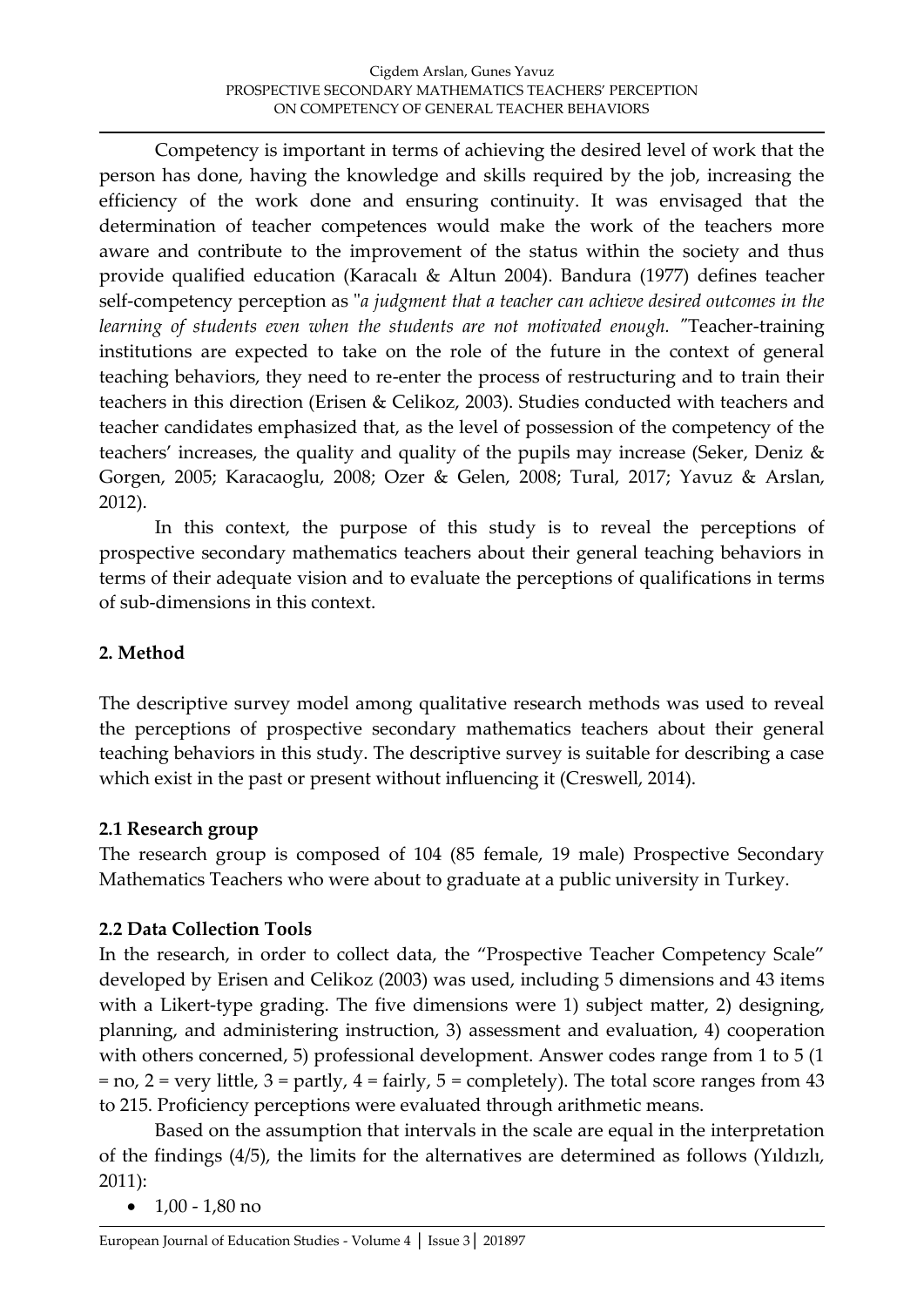- $\bullet$  1,81 2,60 very little
- $2,61 3,40$  partly
- $3,41 4,20$  fairly
- $\bullet$  4,21 5,00 completely

### **2.3 Data Analysis**

Arithmetic means and standard deviations were used in determining the proficiency perceptions for them in terms of general teaching behaviors in line with the responses given by the teacher candidates to the questionnaire.

#### **3. Results**

Perceptions of mathematics teacher candidates on competency of general teacher behaviors were examined by considering the five dimensions of the scale. Descriptive statistics related to the level of perception of competence for the first sub-dimension "subject matter" are shown in Table 1.

|    | <b>Table 1:</b> Perceptions about "subject matter" dimension                                                       |     |      |           |  |
|----|--------------------------------------------------------------------------------------------------------------------|-----|------|-----------|--|
|    | <b>Behaviors</b>                                                                                                   | N   | Mean | Std. Dev. |  |
|    | I have extensive knowledge and skills in the field to teach and I can reflect<br>on my practice.                   | 104 | 3.77 | 0,62      |  |
|    | 2 I know and can use different views, theories, ways of accessing<br>information and research methods in my field. | 104 | 3.61 | 0,61      |  |
| 3. | I can establish a relationship between subject matter and applications in<br>real life.                            | 104 | 3.69 | 0,68      |  |
|    | I can use the knowledge and skills related to special teaching strategies in<br>my field,.                         | 104 | 3.44 | 0.79      |  |
| 5. | I have the general knowledge to integrate other disciplines with my field.                                         | 104 | 3,59 | 0,75      |  |

**Table 1:** Perceptions about "subject matter" dimension

As shown in Table 1, the arithmetic mean of prospective teachers' proficiency perceptions related to the "subject matter" dimension ranges from 3.44 to 3.77. Prospective teachers consider themselves "fairly" in terms of teaching behaviors related to the subject matter. Descriptive statistics of some items (including lowest and highest mean scores) related to the level of perception of competence for the second subdimension "designing, planning, and administering instruction" are shown in Table 2.

**Table 2:** Perceptions about "designing, planning, and administering instruction" dimension

|              | <b>Behaviors</b>                                                                                                                           |     | Mean | Std. Dev. |
|--------------|--------------------------------------------------------------------------------------------------------------------------------------------|-----|------|-----------|
| $\mathbf{1}$ | When designing and planning teaching, I can take into consideration the                                                                    |     |      |           |
|              | models, theories and philosophies underlying the general objectives and 104                                                                |     | 3.52 | 0.79      |
|              | training practices of Turkish National Education.                                                                                          |     |      |           |
| 2            | I can plan instruction to include goals, target behaviors, daily lesson plans,                                                             |     |      |           |
|              | instructional materials, instructional strategies, health and safety situations 104                                                        |     | 3.70 | 0.73      |
|              | and evaluation. And I can do it systematically.                                                                                            |     |      |           |
| 3            | can apply strategies to improve students' lifelong learning,<br>understanding and valuing business life, developing positive attitudes and | 104 | 4,00 | 0.63      |
|              |                                                                                                                                            |     |      |           |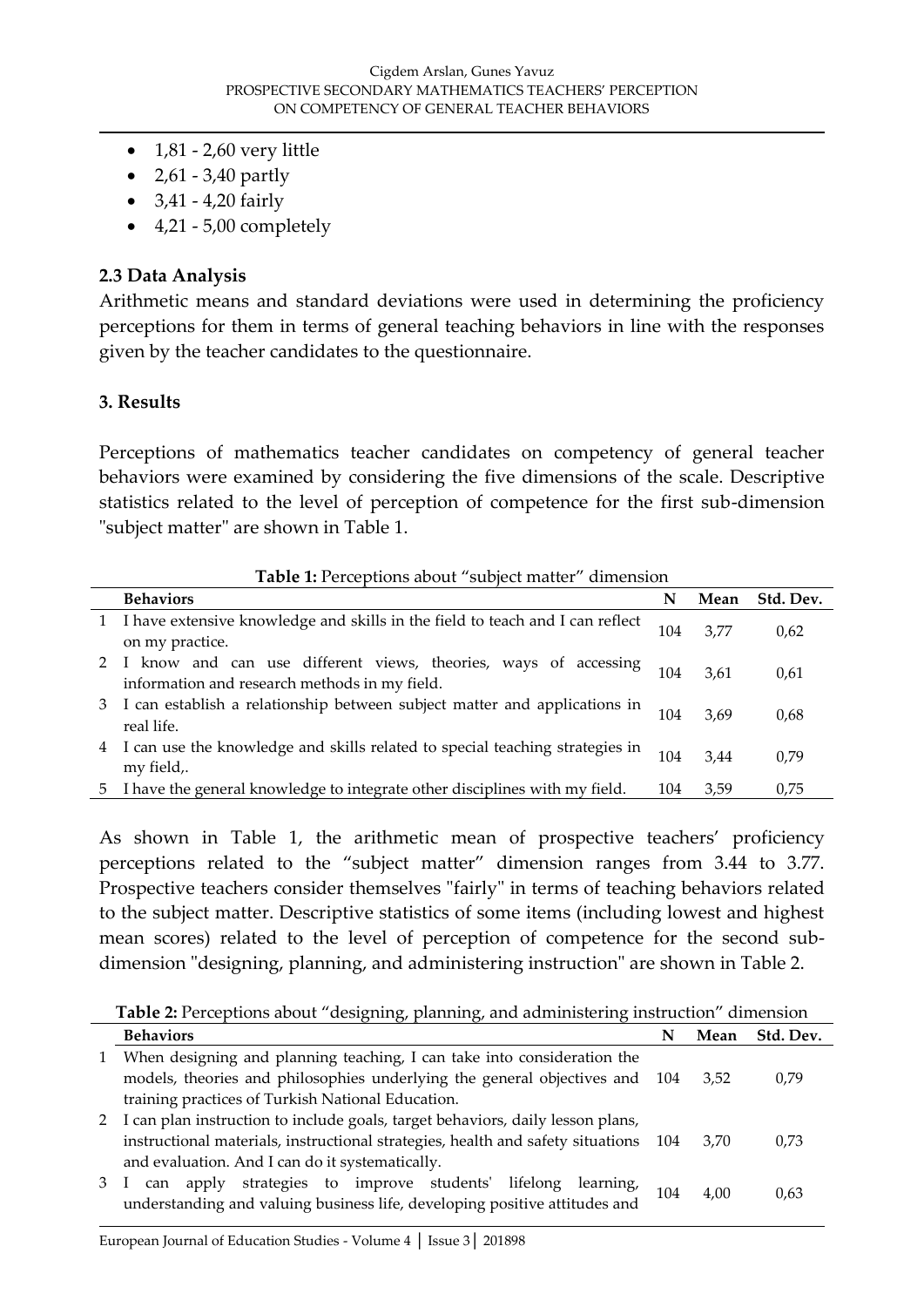#### Cigdem Arslan, Gunes Yavuz PROSPECTIVE SECONDARY MATHEMATICS TEACHERS' PERCEPTION ON COMPETENCY OF GENERAL TEACHER BEHAVIORS

taking responsibility.

4 I can create learning experiences that are appropriate to the level of development and learning of the students, motivating them and providing 104 3,96 0,72 active participation.

As can be seen in Table 2 the arithmetic mean of teacher candidates' proficiency perceptions regarding "designing, planning and administering instruction" varies between 3.52 and 4.00. On the basis of this, it can be said that the teacher candidates considered themselves "fairly" enough in terms of teaching behaviors related to second sub-dimension "designing, planning and administering instruction".

#### **Table 3:** Perceptions about "assessment and evaluation" dimension

|              | <b>Behaviors</b>                                                            | N   | Mean | Std. Dev. |
|--------------|-----------------------------------------------------------------------------|-----|------|-----------|
|              | I can make and apply plans to prepare students for activities such as       |     |      |           |
|              | postgraduate education, citizenship, professional preparation and 104       |     | 3,52 | 0,88      |
|              | development, independent living, enjoyment, effective use of time.          |     |      |           |
| $\mathbf{2}$ | I can create experiences that will allow students to integrate their fields | 104 | 3.34 | 0.82      |
|              | and practices in business life.                                             |     |      |           |
| 3            | I can identify students' wrong or incomplete learning, provide guidance,    | 104 | 4.17 | 0.76      |
|              | and provide feedback on their progress.                                     |     |      |           |
| 4            | Based on the evaluation results, I can give information about student       | 104 | 4.23 | 0.74      |
|              | development.                                                                |     |      |           |

As shown in Table 3, the arithmetic mean of teacher candidates' perceptions of proficiency in "assessment and evaluation of student achievement" ranged from 3.34 to 4.23. On the basis of this, it can be said that the teacher candidates regard themselves as "fairly" in terms of teaching behaviors related to assessment and evaluation of student achievement.

**Table 4:** Perceptions about "cooperation with others concerned" dimension

|  | <b>Behaviors</b>                                                              | N   | Mean | Std. Dev. |
|--|-------------------------------------------------------------------------------|-----|------|-----------|
|  | I can take into account factors related to the student environment (family    |     |      |           |
|  | situations, environment, health and economic conditions) that affect the 104  |     | 3.90 | 0.76      |
|  | development and learning of the student outside the school.                   |     |      |           |
|  | I can provide an effective working association within the school to improve   | 104 | 3.38 | 0.82      |
|  | teaching between school, family and society.                                  |     |      |           |
|  | I can express clearly the aims, the time and the responsibilities in the work | 104 | 3.85 | 0.67      |
|  | of the association.                                                           |     |      |           |
|  | I have knowledge and experience in effective communication, prevention        | 104 | 3.86 | 0.82      |
|  | of turmoil and working with teams.                                            |     |      |           |

As can be seen in Table 4, the arithmetic mean of teacher candidates' perceptions of proficiency in cooperation with others concerned for teaching purposes varies between 3.38 and 3.90. Teacher candidates consider themselves "fairly" in terms of the teaching behaviors given in relation to conducting business associations for the purpose of teaching.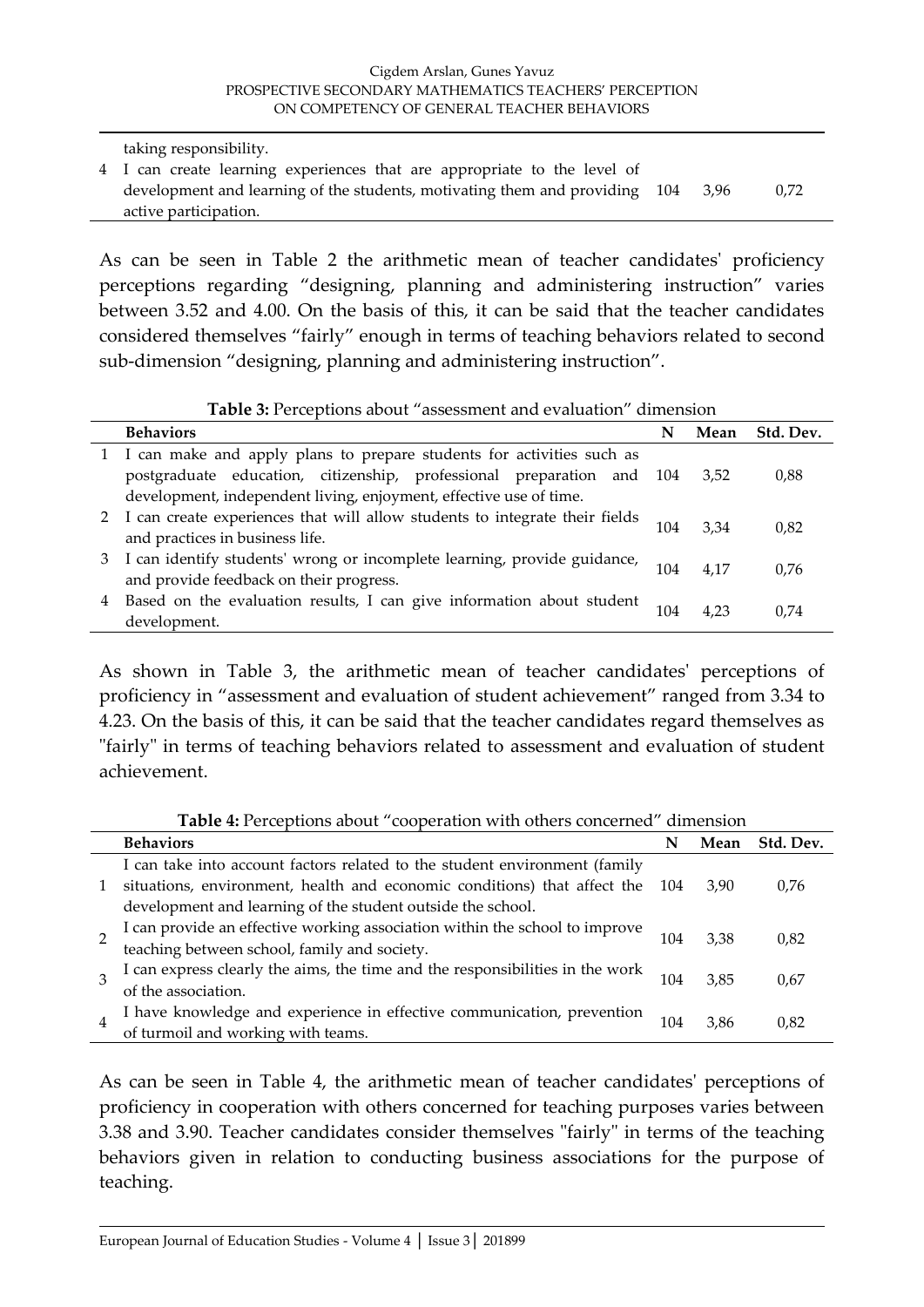| Table 5: Perceptions about "professional development" dimension |                                                                                                                                                                              |     |      |           |
|-----------------------------------------------------------------|------------------------------------------------------------------------------------------------------------------------------------------------------------------------------|-----|------|-----------|
|                                                                 | <b>Behaviors</b>                                                                                                                                                             | N   | Mean | Std. Dev. |
|                                                                 | I can constantly evaluate and improve the productivity and quality of<br>practices implemented with lifelong learning.                                                       | 104 | 3,82 | 0,79      |
| 2                                                               | I can prepare individual professional development plans to improve<br>instructional performance.                                                                             | 104 | 3,84 | 0,77      |
| 3                                                               | I can integrate the results of all assessments into an individual professional<br>development plan.                                                                          | 104 | 3,60 | 0,70      |
| 4                                                               | I can gain the knowledge and skills to prepare and implement individual<br>professional development plans in the context of lifelong learning.                               | 104 | 3,60 | 0,80      |
| 5.                                                              | As a learner and teacher, I can follow the sources (colleagues, literature,<br>activities) that will provide individual professional<br>professional<br>development support. | 104 | 3,81 | 0,78      |
| 6                                                               | I can apply the knowledge and skills acquired during the course of<br>professional development.                                                                              | 104 | 3.99 | 0,66      |

As seen in Table 5, the arithmetic mean of teacher candidates' proficiency perceptions related to professional development varies between 3.60 and 3.99. Teacher candidates consider themselves "fairly" proficient in terms of teaching behaviors related to professional development.

#### **4. Conclusion**

The purpose of this study was to determine the perceptions of prospective secondary mathematics teachers about their general teaching behaviors in terms of their adequate vision and to evaluate the perceptions of qualifications in terms of sub-dimensions. As a result of this study, it was observed that prospective secondary mathematics teachers had a "fairly" level of proficiency perception in terms of general teaching behaviors. Erişen and Celikoz (2003) found that prospective teachers in technical education faculties find themselves partially satisfied in terms of general teaching behaviors when they are working with teacher candidates. On the other hand, Celikoz and Yıldızlı (2013) stated that primary school mathematics teachers perceive themselves fairly proficient in terms of general teaching behaviors. Gelen and Ozer (2008) investigates the possibilities of prospective teachers and teachers in their general opinions about their teaching qualifications in different branches (n: 242), and it has been found out that, as a result of the study, teacher candidates generally think that they have the competences required by the profession higher than teachers. Yavuz and Arslan (2012) found that primary school mathematics teacher candidates had a "fairly" level of perception of their competence in terms of general teaching behaviors. When the result of this study is compared with other studies, it is seen that prospective secondary school mathematics teachers are more similar to primary school mathematics teacher candidates in terms of general teacher behaviors than working teachers and prospective teachers in technical education faculties.

Prospective teachers perceived themselves "fairly" proficient in all subdimensions. However, the lowest mean is seen in the "subject matter" sub dimension.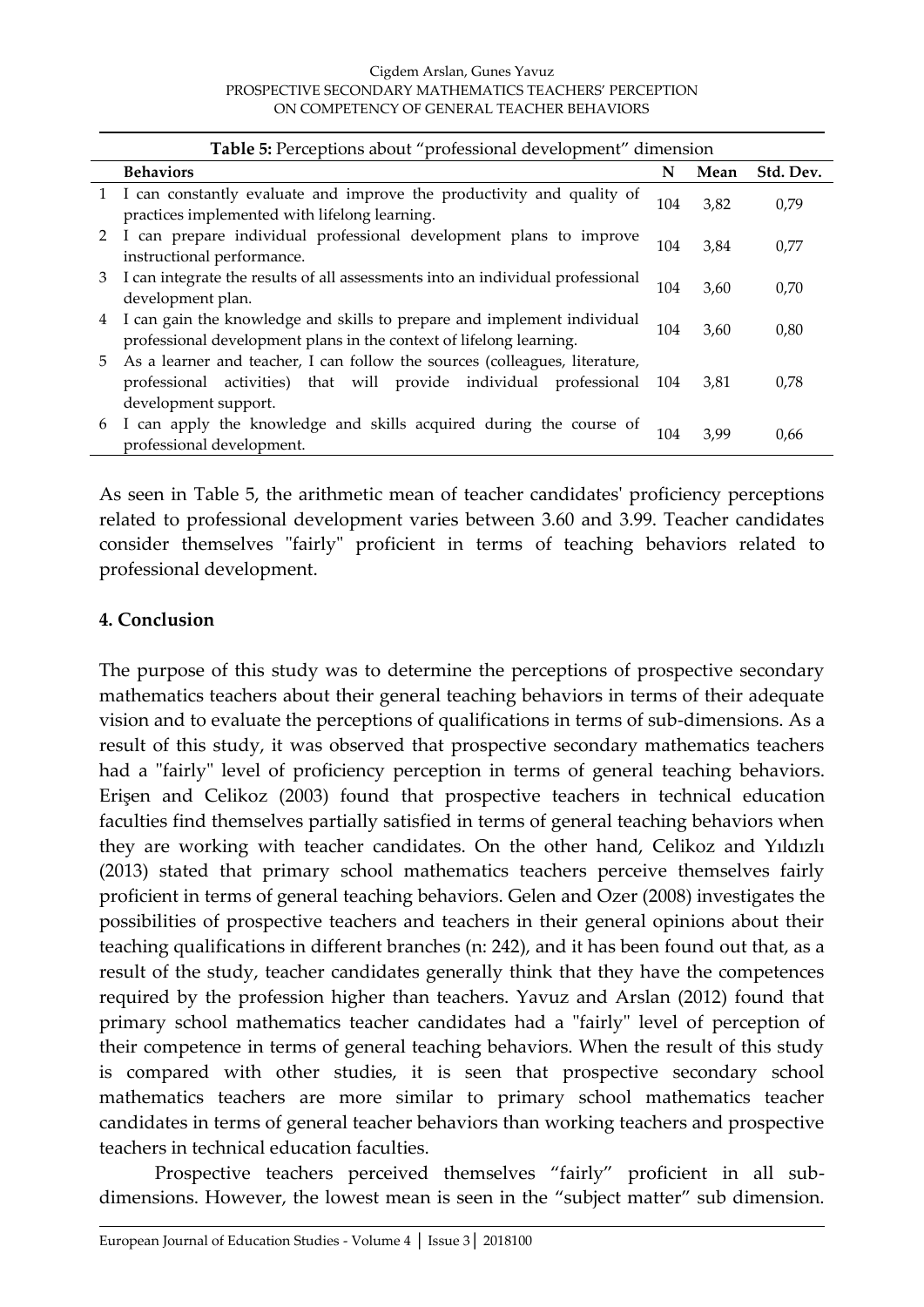In line with the results obtained, it is necessary to provide education and training environment that will increase the proficiency of teacher candidates, and to provide inservice supports that will prevent the teachers' perceptions of competence that have started to their career life from falling. These studies should be supported by empirical and qualitative studies.

In this context, when teacher competency literature examined; instigator measures should be taken so that the level of proficiency of teachers can be increased to a higher level. By increasing efforts to improve teachers' working environments, they can be provided with opportunities to improve themselves and thereby improve their performance even further. Teachers should be given skills to cooperate with their colleagues and to make objective assessment of student achievement more objective. By using these skills, work should be done to make sure that teachers realize that they have educational needs. It is possible to investigate the causes of the problems arising from the work environment in which the teachers' perception of competence is related to the subjects such as the provision of the education and training environment to raise the proficiency of the teacher candidates, the social skills, the focus of control and the acceptance levels with the coping mechanisms, In-service supports should be provided that will prevent teachers' perceptions of competence, which have started in their professional lives, from falling. These studies should be supported by empirical and qualitative studies. Darling-Hammond (2017) has stated that teaching in Finland become the most sought after profession after medicine in her study about teacher education around the world. That is to say, we have to give more importance to teacher education in order to advance in education.

### **Acknowledgement**

This work was supported by Scientific Research Project Coordination Unit of Istanbul University. Project number: BEK-2017-26003.

## **References**

- 1. Bandura, A. (1977). *Social learning theory*. Englewood Cliffs, NJ: Prentice Hall.
- 2. Creswell, J. W. (2014). *Araştırma Deseni* (Edt: Demir, SB). Ankara: Egiten Kitap.
- 3. Celikoz, N., & Yıldızlı, H. (2013). The self-efficacy of maths teachers of primary schools of general teaching behaviors (The Sample of Ankara). *Researcher: Social Science Studies, 1(1), 1-23.*
- 4. Darling-Hammond, L. (2017) Teacher education around the world: What can we learn from international practice?, *European Journal of Teacher Education, 40*(3), 291-309.
- 5. Erişen, Y., & Celikoz, N. (2003). The self-perception on competency of the prospective teachers in terms of general teacher behaviors. *Gazi University Türk Eğitim Bilimleri Dergisi, 1*(4), 427-439.
- 6. Guclu, N. (2002). Sistem Yaklasımı ve Egitim Orgutleri. (Editor: Leyla Kuçukahmet) Ogretmenlik Meslegine Giris. Ankara. Nobel Yayın Dağıtım.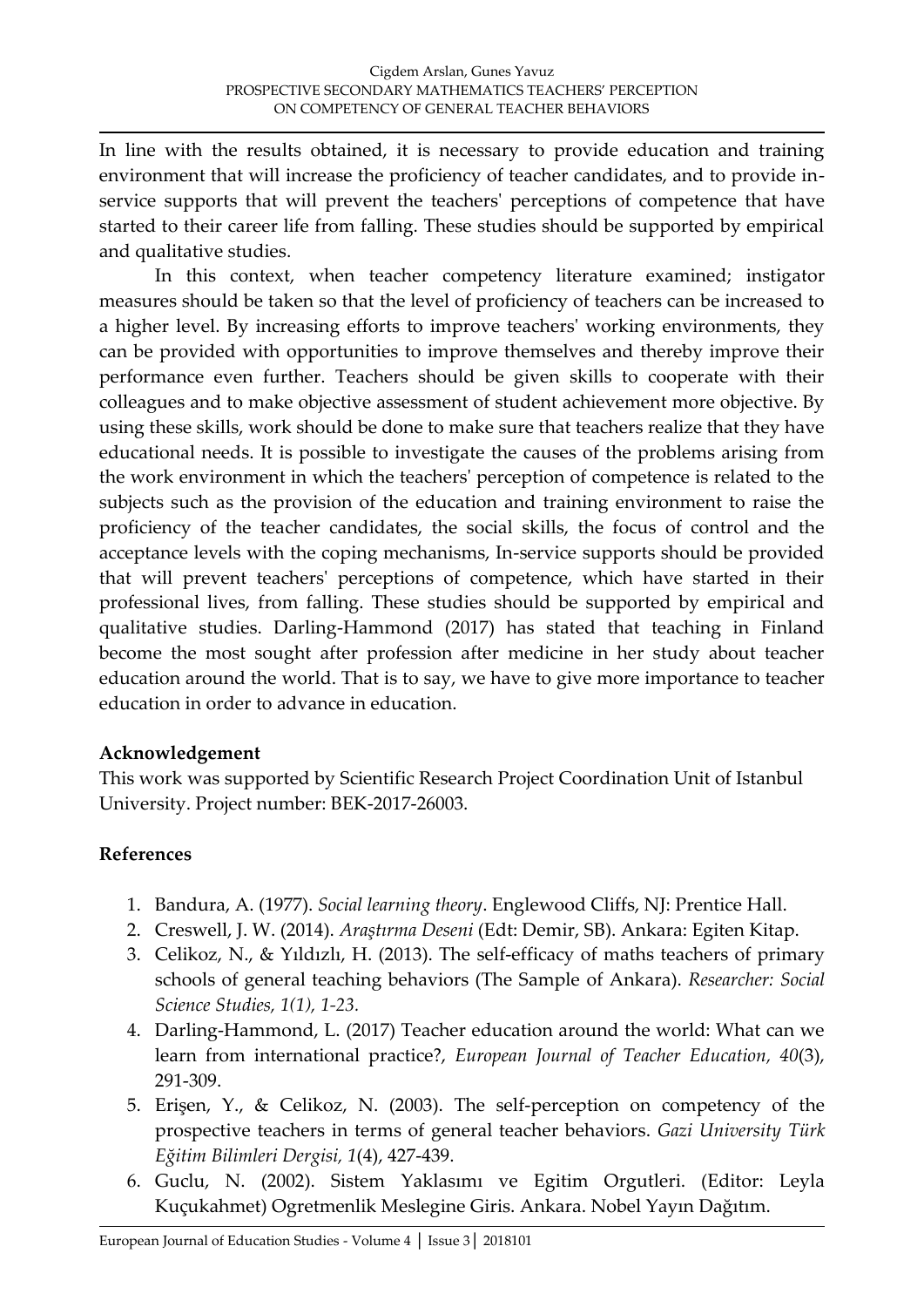- 7. Karacaoğlu, O. C. (2008). The perceptions of teachers' sufficiency. *Yuzuncu Yıl University Journal of Education Faculty*, *5*(1), 70-97.
- 8. Karacalı, A. (2004). Kerem Altun, ile "Oğretmen Yeterlikleri" Uzerine. *Bilim ve Aklın Aydınlıgında Egitim Dergisi*, 5(58), 20-26.
- 9. MEB. (2006). General proficiency of teaching profession. Oğretmen Yetistirme ve Egitimi Genel Müdürlügü. [http://otmg.meb.gov.tr.](http://otmg.meb.gov.tr/) Retrieved on July 15. 2014.
- 10. Ozer, B., & Gelen, I. (2008). Having general adequacy of teaching profession evaluation of the views of teacher candidates and teachers about their. *Mustafa Kemal University Journal of Social Sciences Institute*, *5*(9), 39-55.
- 11. Seker, H., Deniz, S., & Gorgen, I. (2005). Prospective teachers' assessment of teacher competencies. *Educational Administration: Theory and Practice*, *42*(42), 237- 253.
- 12. Tural, G. (2017). Perceptions of Secondary Education Science Teacher Candidates on Their Teaching Profession Competencies, *Kastamonu Education Journal*, *25*(3), 1249-1262.
- 13. Yavuz, G. & Arslan, C. (2012). Prospective mathematics teachers' perceptions of teacher competences, 11. Mathematics Congress, 19-21 September, 2012, Samsun.
- 14. Yıldızlı, H. (2011). İlköğretim matematik öğretmenlerinin genel öğretmenlik davranışları açısından kendilerine yönelik yeterlilik algıları (Ankara sample) (Unpublished doctoral dissertation, Selcuk University, Social sciences Institute.